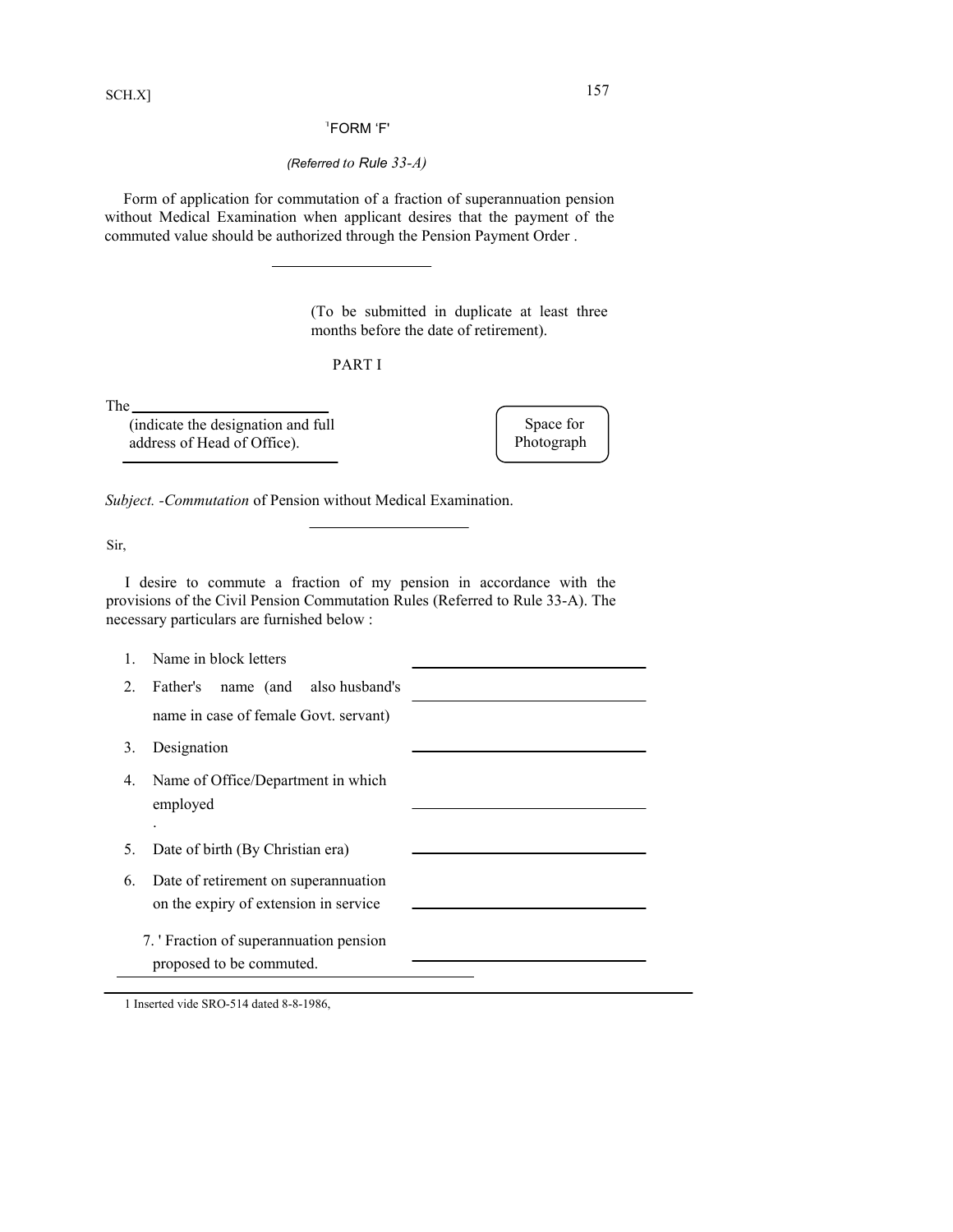- 8. Disbursing authority from which pension is to be drawn after retirement.
	- (a) Treasury/Sub-Treasury
	- (b) Branch of the J&K Bank and Bank Account No. if pension is drawn from the Bank each month .

## Signature

Present Postal Address

Place:

Dated:

Postal address after retirement

*Note. -The* payment of commuted value of pension shall be made through the discharging authority from which pension is to be drawn after retirement. It is not open to an applicant to draw the commuted value of pension from a disbursing authority other than the disbursing authority from which pension is to be drawn.

The applicant should indicate the fraction of the amount of monthly pension (subject to a maximum of the one-third thereof) which he/she desires to commute, and not the amount in rupees.

## PART II

## (Acknowledgement)

Received from Shri/Smt./Kumari

(Name) application in Part I of Form for commutation of

(Designation)

a fraction of pension without medical examination.

Place: Signature\_

Date: Head of Office.

*Note.* -If the application has been received by the Head of Office before the expiry of three months before the date of retirement on superannuation, this acknowledgement should be detached from the Form and handed over to the applicant. If the Form has 'been received by post, it has to be acknowledged on the same day and the acknowledgement sent under registered cover to the applicant. In case it is received after the specified date, it should be accepted only if it has been put into. the post on or before that date subject to the production of evidence to that effect by the applicant.